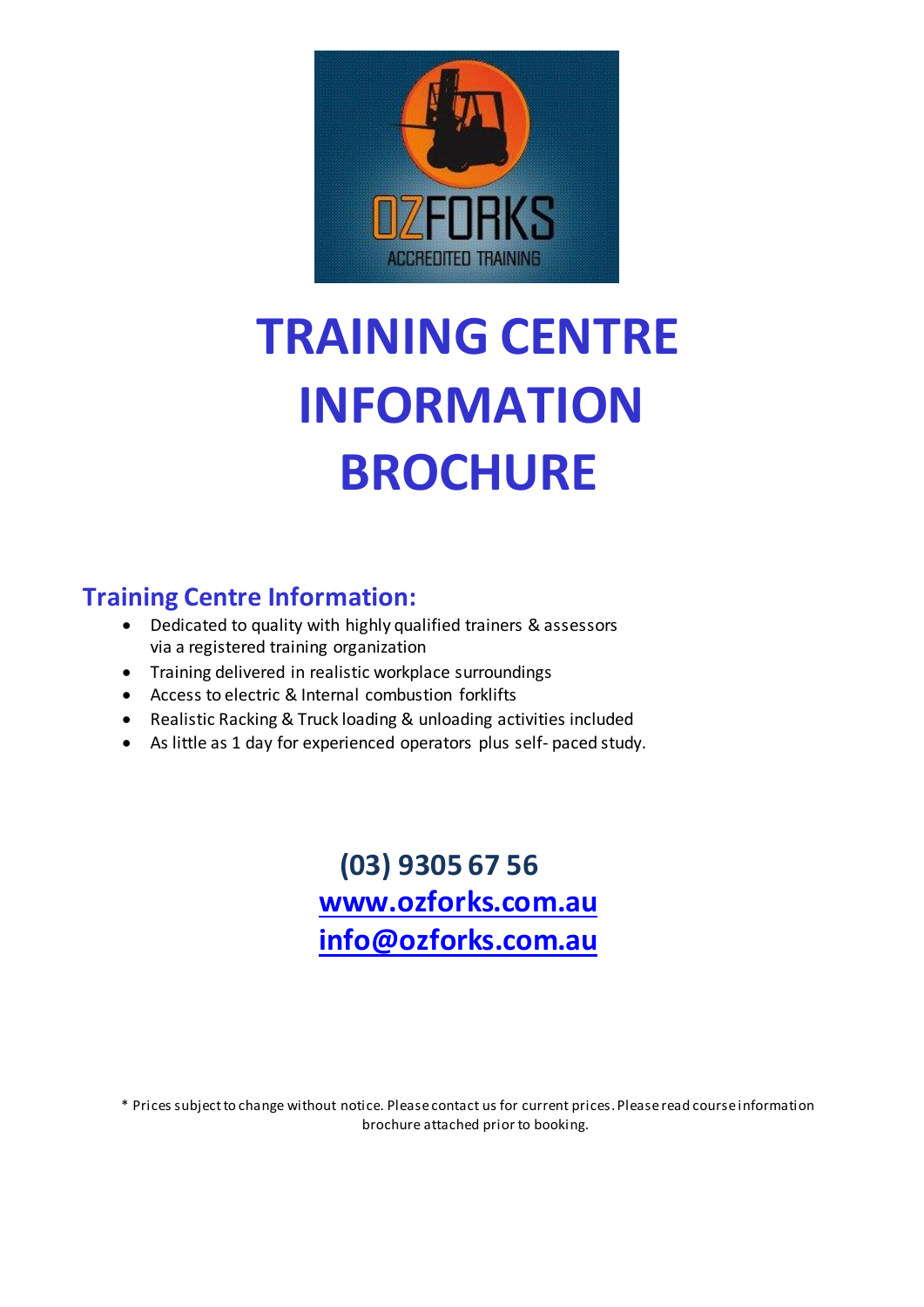



#### **Introduction:**

This unit of competency is delivered by OZFORKS. in conjunction with AITAC P/L Registered Training Organisation (RTO) 3591. ITA is responsible for the training and assessment and AITAC P/L are responsible for ensuring the training and assessment is nationally recognised. TLILIC2001 is a unit of competency from the TLI10 Transport and Logistics Training Package. The unit is delivered within the workplace via a combination of face to face training, self-paced learning and on the job operation of the forklift truck.

#### **Information forEmployers:**

This training can be successfully delivered in a Workplace, provided the employer is fully aware of their roles and responsibilities, and can provide suitable facilities and equipment. The employer must also facilitate the removal of the student(s) from normal work duties for the training and assessment.

#### **Benefitsofthistraining:**

Students assessed as competent will be eligible to apply to WorkSafe for a Licence to Perform High RiskWork.

#### **Eligibility and prerequisites:**

- Must be 18 years of age or over
- There is an ID requirement that must be met (please refer to "Proof of Identity" in this brochure)
- Basic English, literacy and numeracy skills at a level sufficient to read and interpret workplace documentation.
- Must not currently hold an equivalent High Risk Work Licence (LF) from any jurisdiction in Australia
- **The Assessment must be conducted in English without the use of an interpreter, and applicants need to understand that there is a requirement to complete a closed book theory assessment, calculation assessment and a practical driving assessment.**

#### **Course Contents:**

| • High Risk Work and OH&S Legislation         | • Load Centre Distance & Rated Capacity  |
|-----------------------------------------------|------------------------------------------|
| • Plan Work - Hazard Identification / Control | • Fork lift Attachments                  |
| Measures                                      | • Pre-Start and Operational Checks       |
| • Consultation and Communication              | • Fault Reporting                        |
| • Fork lift Characteristics                   | Load Shifting<br>$\bullet$               |
| • Centre of Gravity                           | <b>Emergency Procedures</b><br>$\bullet$ |
| $\bullet$ Stability                           | <b>Shut Down</b>                         |

#### **Course Fee:**

**Course Fee** (Training and Assessment)  $$450$ **Re-Assessment Fee** (if required) No Charge **Verbal Assessments** *(to be arranged prior to assessment)* \$95.00 extra per person

#### **Payment Terms:**

**Companies:** To be invoiced **Individuals:** Upon booking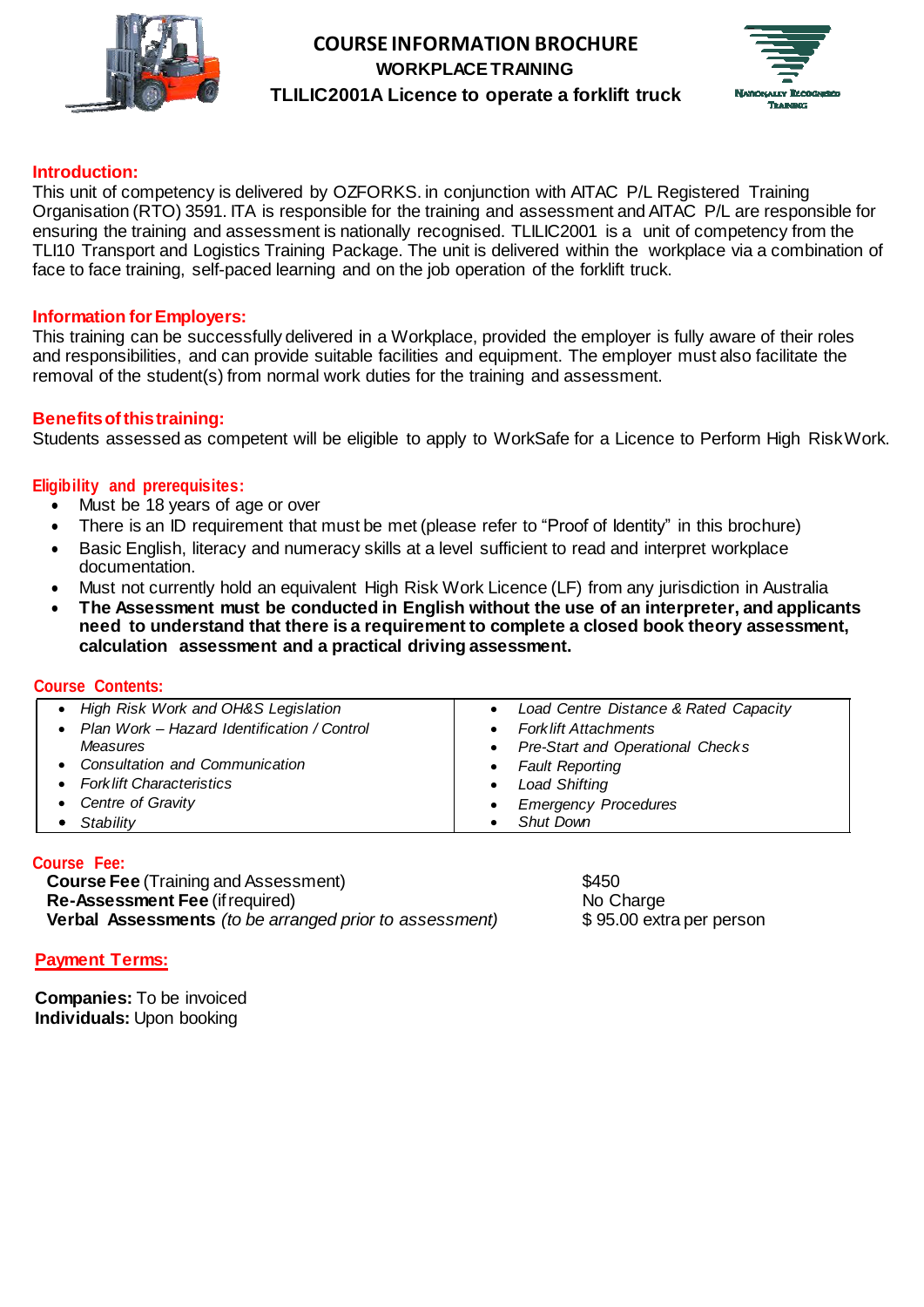



## **Length of Course / Training Plan:**

Training / Assessment Plans will be developed with students and employers to ensure that individual needs are met. Training includes face to face, self- paced theory study and supervised workplace forklift operations.

An example of how the Training/Assessment Plan may be structured as follows:

- Students are required to read and complete questions in the student study guide which will be supplied on course commencement and forklift practice operation under direct supervision of a licenced person. Once the self-paced component is completed;
- 
- The High Risk Work Trainer / Assessor will deliver group session that will consist of theory and driving review followed by assessment. Timeframes and training dates are negotiated with the students and employer at booking.

#### **Assessment:**

Assessment of this unit is conducted by an Appointed High Risk Work Assessor who is registered by WorkSafe, using a Mandated National Assessment Instrument. The Assessment will be conducted in three sections, a Knowledge assessment, a Calculations Assessment which includes basic calculations that can be c o m p l e t e d with the aid of a calculator, and a Practical driving assessment. The outcome of the Assessment will be Competent or Not Yet Competent. If you are assessed as Not Yet Competent, a revised training / assessment plan will be completed; if you choose to do a re-assessment a re-assessment fee will apply which is listed under course fees.

#### **Licence Fees:**

Upon successful completion of this unit of competency, students will be issued with a WorkSafe Notice of Assessment (Temporary Licence) and WorkSafe licence application form which is to be completed and returned to OZFORKS. The application fee for this 5 year licence is \$94.00 payable directly to WorkSafe. This fee is separate from your course fee. Payment options are cheque, money order, MasterCard, visa .The RTO will forward the application form to Worksafe with other required documents.

#### **Proof of Identity:**

.

WorkSafe aim is to ensure that the person to whom they issue a High Risk Work licence is the person who attended the training. In order to accomplish this WorkSafe require AITAC (RTO) to verify the identity of the training course participant.

#### *Examples of Documents that can be used as proof of identification:*

- Passport (Australian Passport current or expired within the last two years, but not cancelled, International Passport must be current)
- Drivers Licence or Boat Operator Licence Australian with photo, must be current
- Drivers Learners Permit Australian with photo, must be current
- Firearm Licence Victorian with photo, must be current.
- Licence to Perform High Risk Work or equivalent photo certificate of competency that is current, not expired.
- State, Territory or Federal Government Employee ID Card with photo
- Other Australian Government issued ID card with photo
- Photo Identity Card issued by a Tertiary Education Institution must be current
- Keypass ID Card with photo, must be current or Consumer Affairs Victoria Proof of Age Card with photo

On the day of your course, your trainer will need to sight your original Photo Identification and obtain a photocopy which will be kept on file by ITA.VIC as per WorkSafe Proof of Identity requirements. Accepted ID must contain Photo, ID Type, Number, Expiry Date, Signature and Date of Birth of Student.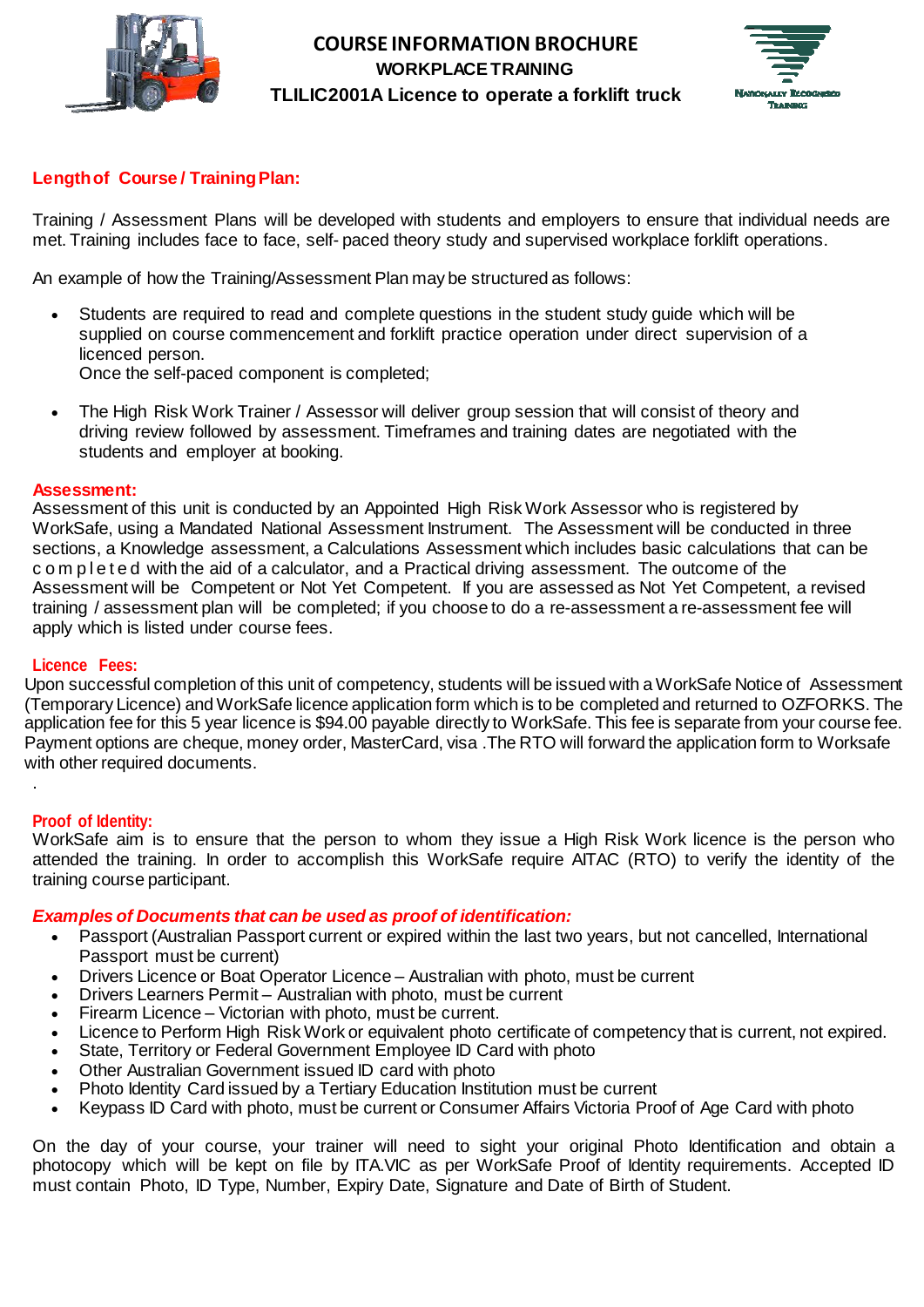



#### **Enrolment Process:**

The employer must ensure that all potential students are given this course information prior to enrolment so they can make an informed choice about their enrolment with OZFORKS. Completed Enrolment forms need to be returned to OZFORKS who under arrangements will forward to AITAC. See contact details for both parties on last page of this brochure.

#### **Individual Needs:**

If you have any individual needs that may impact on your enrolment in this course, please contact OZFORKS to discuss how we can assist you. Verbal assessments can be conducted where a student has Language, literacy and numeracy needs.

#### **National Recognition:**

As an RTO, AITAC will Nationally Recognise credentials issued by another RTO from any State/Territory of Australia. If you can demonstrate that you have completed any relevant qualifications or statementsof attainment through another RTO after establishing authenticityAITAC P/L will recognize these. National Recognition will be done at no cost to the student and will not require any further assessment. For further information or to apply contact AITAC P/L.

#### **Credit Transfer:**

Where you can demonstrate that you have completed any relevant qualifications, statements of attainmentor other formal learning, after establishing authenticity AITAC P/L will transfer credit where applicable to the course in which you are currently enrolled. For further information or to apply contact AITAC P/L.

#### **RecognitionofPriorLearning(RPL):**

Recognition of Prior Learning is a process by which a prospective student can demonstrate knowledge and competencies currently held, as a result of past experience or training, and through this, possibly gain credit towards the unit of competency. For this unit of competency, you can only apply to RPL the training component. If you are successful in your RPL application, you will still need to complete the Mandated National High Risk Work Assessment for this unit. The fee for your RPL application against the training component of this course is \$250 per unit. If you are successful in your RPL application you will be able to sit the Mandated National High Risk Work Assessment which will attract a fee of \$220 per unit. If you are not successful in your RPL application against the training component, an individual Training Plan will be developed to ensure you gain the required knowledge. The cost of this training will be worked out on a case by case basis by Star AITAC P/L and notified prior to commencing; however the total cost of your RPL application, training and licence assessment will not exceed \$445 per person. If you want more information on RPL please contact ITA for the RPL application.

#### **RefundPolicy**

- If the employer / student withdraws less than 7 days, but more than two business days prior to the course commencement date: 50% of course fee will be charged.
- If the employer / student withdraws less than two business days prior to the course commencement date: Course fees are non-refundable
- If the course is cancelled by OZFORKS, the employer / student will be offered the option to reschedule the training, or will be entitled to a full refund of all monies paid in advance for the enrolled course.
- Course fees are non-transferable